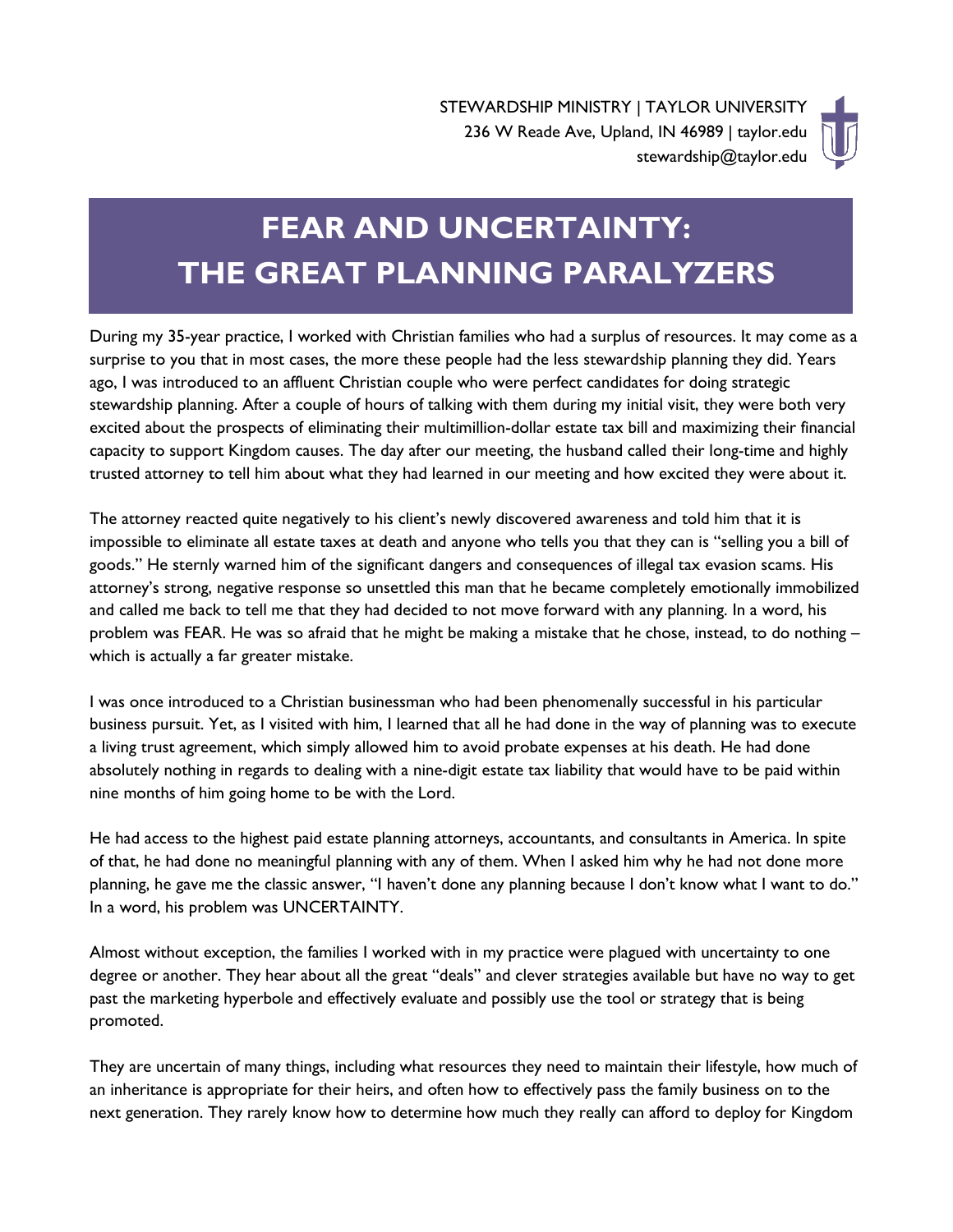support. Finally, they have no clue how to effectively address the oppressive estate, income, and capital gains taxes that they continual face. They must address such an overwhelming number of issues with no real certainty about what they should do. Often, they fear that if they do make plans, they may later realize it was a mistake and end up regretting their decisions.

In my experience, when wealthy families are fearful and/or uncertain about what to do in regards to stewardship planning, they ultimately end up doing NOTHING. When nothing happens, the family loses and the Kingdom of God loses. The families miss the opportunity to experience the indescribable joy of seeing God use them in meaningful and mighty ways with what He has entrusted to them. In fact, it could be said that the only real winner in a family's planning paralysis is the Federal Government who ends up by default collecting massive amounts of wealth in unnecessary taxes.

To get past these two massive conundrums of fear and uncertainty, families need to gain three things: (1) *Enhanced Clarity*. A biblical worldview and a holistic counseling process can help families gain a clear sense of purpose that helps them "burn away the fog" of fear and uncertainty. It helps them see what is and what could be. Once these incurable *movers and shakers* get a clear vision of what they want to do and why they want to do it, they do not hesitate to start moving and shaking in this area of strategic stewardship planning. It is fun to watch them run with the ball towards the goal line, once they know exactly where the goal line is.

(2) A holistic stewardship planning process also allows families to gain *Greater Confidence*. Stewardship planning is very complex and can be quite intimidating to anyone who is a novice in this area. This is typically not a family's area of experience or expertise. They feel vulnerable and have a sense that they are not in control of what is being done. And for people who have high control personalities, not being able to be in control is very unsettling. One gentleman said it this way, "Going through a stewardship planning process has empowered us to be able to tell our advisors what we want to do instead of us being forced to look to them to tell us what we should do." Exactly. The planning controls are turned over to the stewards of the resources and equips and enables them to "drive" the planning process as God leads them. And this is the way it should be.

(3) Being introduced to planning opportunities previously unknown to them produces dramatic *Increased Leverage* in planning. For example, two brothers who were partners in a thriving family business, before they created and implemented a comprehensive stewardship plan, had intended to give to the Kingdom during their lifetimes and at their deaths about \$2.5 million. However, by developing and implementing an overall master stewardship plan for both families, their combined lifetime and testamentary giving to Kingdom causes skyrocketed to over \$87 million. They could hardly believe the massive increase in leverage they had gained from developing an overall strategic, master stewardship plan. I could give you story after story like this with families who have so much greater Kingdom giving capacity than they know. It is so fun when a family realizes that they can maintain their current lifestyle, give an appropriate inheritance to their heirs, AND increase their Kingdom giving exponentially. It is an easy decision for them to seize the opportunity to take advantage of the major increases in leverage.

There is nothing magical about this stewardship planning process. It is just a comprehensive and integrated approach to life and wealth planning. When people take their time and do it right, the results speak for themselves, and families are delighted to share their experiences with those helping them in the stewardship planning process. If fear and uncertainty in planning are paralyzing you, our stewardship ministry would be honored to assist you and your advisors in optimizing the impact you can have for yourselves, your family, and for the Kingdom of God.